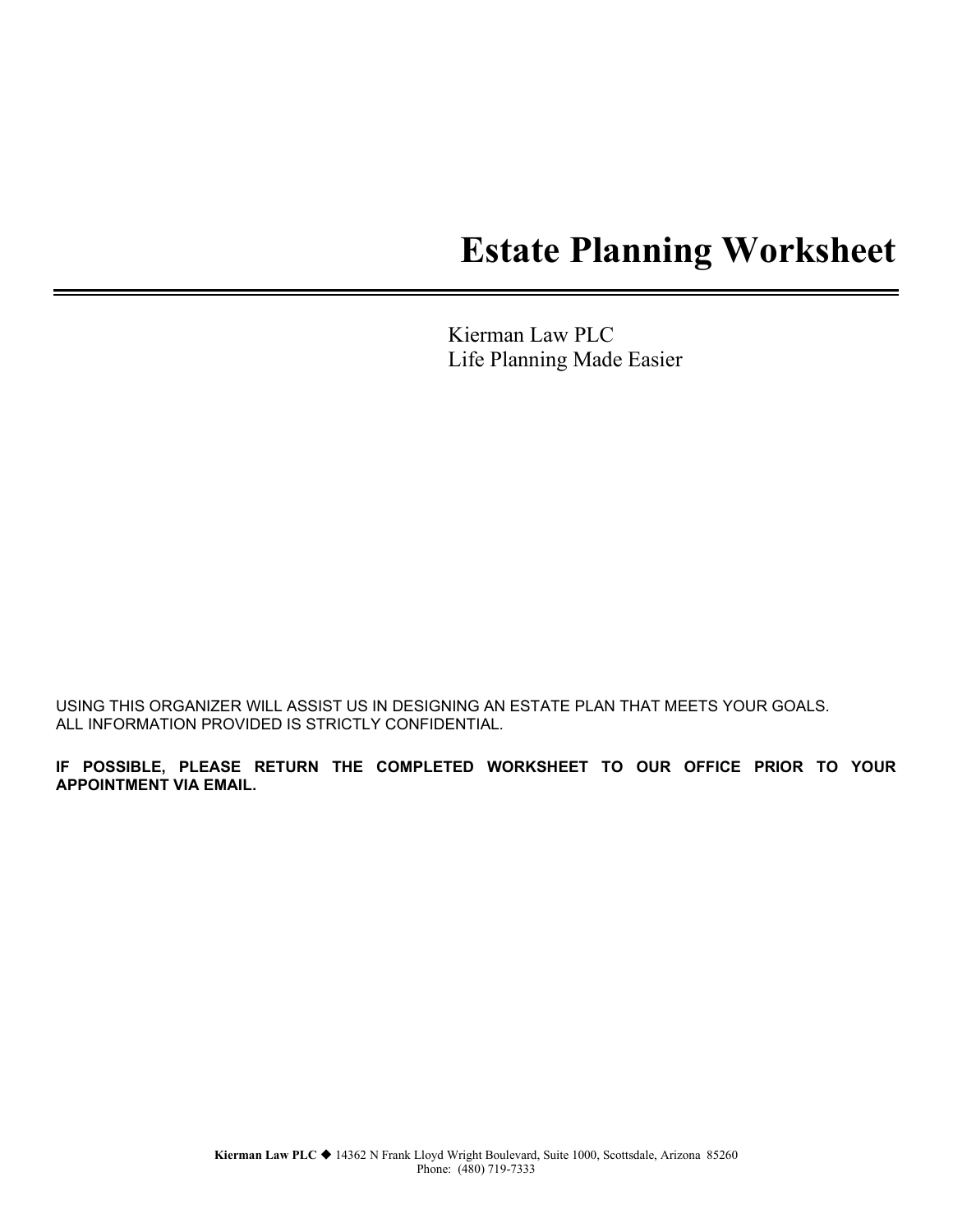#### Part I Page 1 **Personal Information**

| Also Known As                                                                                                                                                                                                                  |  |  |
|--------------------------------------------------------------------------------------------------------------------------------------------------------------------------------------------------------------------------------|--|--|
| (other names used to title property and accounts)                                                                                                                                                                              |  |  |
|                                                                                                                                                                                                                                |  |  |
|                                                                                                                                                                                                                                |  |  |
|                                                                                                                                                                                                                                |  |  |
| Employer Position Position Position Position Position Position Position Position Position Position Position Position Position Position Position Position Position Position Position Position Position Position Position Positi |  |  |
|                                                                                                                                                                                                                                |  |  |
|                                                                                                                                                                                                                                |  |  |
|                                                                                                                                                                                                                                |  |  |
| Client's Spouse or Second Grantor's Legal Name<br>(name most often used to title property and accounts)                                                                                                                        |  |  |
| Also Known As (other names used to title property and accounts)                                                                                                                                                                |  |  |
|                                                                                                                                                                                                                                |  |  |
|                                                                                                                                                                                                                                |  |  |
|                                                                                                                                                                                                                                |  |  |
|                                                                                                                                                                                                                                |  |  |
|                                                                                                                                                                                                                                |  |  |
|                                                                                                                                                                                                                                |  |  |
|                                                                                                                                                                                                                                |  |  |

#### **Children and Other Family Members**

*(Use full legal name. Use "JT" if both spouses are the parents, "1" if client or first listed grantor is the parent, "2" if spouse or second listed grantor is the parent, "S" if a single parent.)*

| Name                                                                                                                               | <b>Birth date</b> | <b>Parent or Relationship</b>                                                                                          |
|------------------------------------------------------------------------------------------------------------------------------------|-------------------|------------------------------------------------------------------------------------------------------------------------|
|                                                                                                                                    |                   |                                                                                                                        |
|                                                                                                                                    |                   | <u> 2000 - Andrea Andrew Maria (</u> 1980), contra a contra a contra a contra a contra a contra a contra a contra a co |
| <u> Alexandro de la contrada de la contrada de la contrada de la contrada de la contrada de la contrada de la con</u><br>Comments: |                   |                                                                                                                        |
|                                                                                                                                    |                   |                                                                                                                        |
| <u> 1989 - Johann Stoff, amerikansk politiker (* 1908)</u><br>Comments:                                                            |                   |                                                                                                                        |
| <u> 1989 - Andrea Santa Andrea Santa Andrea Santa Andrea Santa Andrea Santa Andrea Santa Andrea Santa Andrea San</u>               |                   |                                                                                                                        |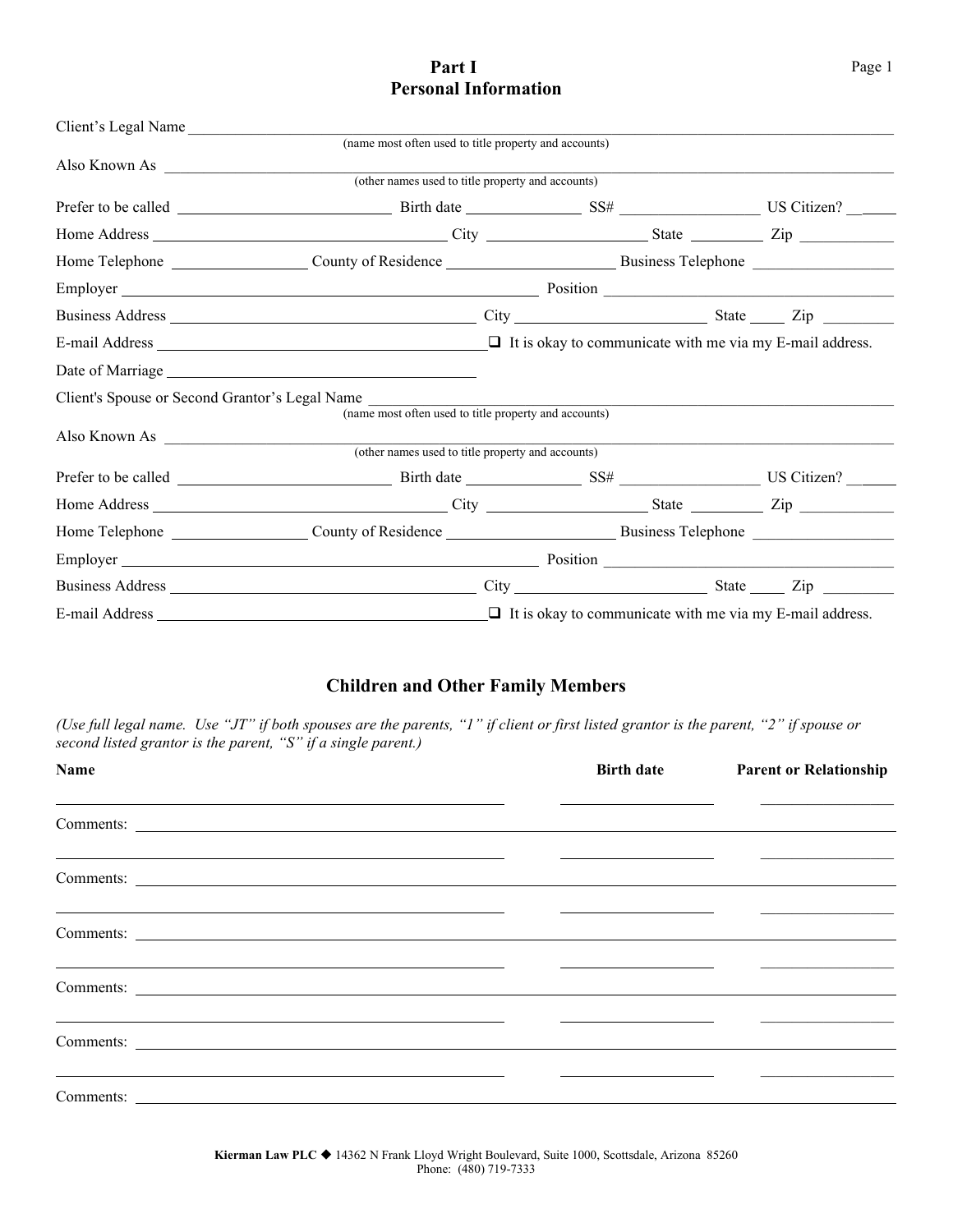#### Advisors Page 2

| <b>Name</b>                                                    | <b>Telephone</b> |
|----------------------------------------------------------------|------------------|
|                                                                |                  |
|                                                                |                  |
|                                                                |                  |
|                                                                |                  |
| <b>Your Concerns</b>                                           |                  |
| Please rate the following as to how important they are to you: |                  |

*(H high concern, S some concerned, L low concern, N/A no concern or not applicable)*

### **Description Level of Concern**

|                                                                                                                                                               | <b>Client</b> | <b>Spouse</b> |
|---------------------------------------------------------------------------------------------------------------------------------------------------------------|---------------|---------------|
| Desire to get affairs in order and create a comprehensive plan to manage affairs in case of<br>death or disability.                                           |               |               |
| Providing for and protecting a spouse.                                                                                                                        |               |               |
| Providing for and protecting children.                                                                                                                        |               |               |
| Providing for and protecting grandchildren.                                                                                                                   |               |               |
| Disinheriting a family member.                                                                                                                                |               |               |
| Providing for charities at the time of death.                                                                                                                 |               |               |
| Plan for the transfer and survival of a family business.                                                                                                      |               |               |
| Avoiding or reducing your estate taxes.                                                                                                                       |               |               |
| Avoiding probate.                                                                                                                                             |               |               |
| Reduce administration costs at time of your death.                                                                                                            |               |               |
| Avoiding a conservatorship ("living probate") in case of a disability.                                                                                        |               |               |
| Avoiding will contests or other disputes upon death.                                                                                                          |               |               |
| Protecting assets from lawsuits or creditors.                                                                                                                 |               |               |
| Preserving the privacy of affairs in case of disability or at time of death from business<br>competitors, predators, dishonest persons and curiosity seekers. |               |               |
| Plan for a child with disabilities or special needs, such as medical or learning disabilities.                                                                |               |               |
| Protecting children's inheritance from the possibility of failed marriages.                                                                                   |               |               |
| Protect children's inheritance in the event of a surviving spouse's remarriage.                                                                               |               |               |
| Provide that your death shall not be unnecessarily prolonged by artificial means or<br>measures.                                                              |               |               |
| Other Concerns (Please list below):                                                                                                                           |               |               |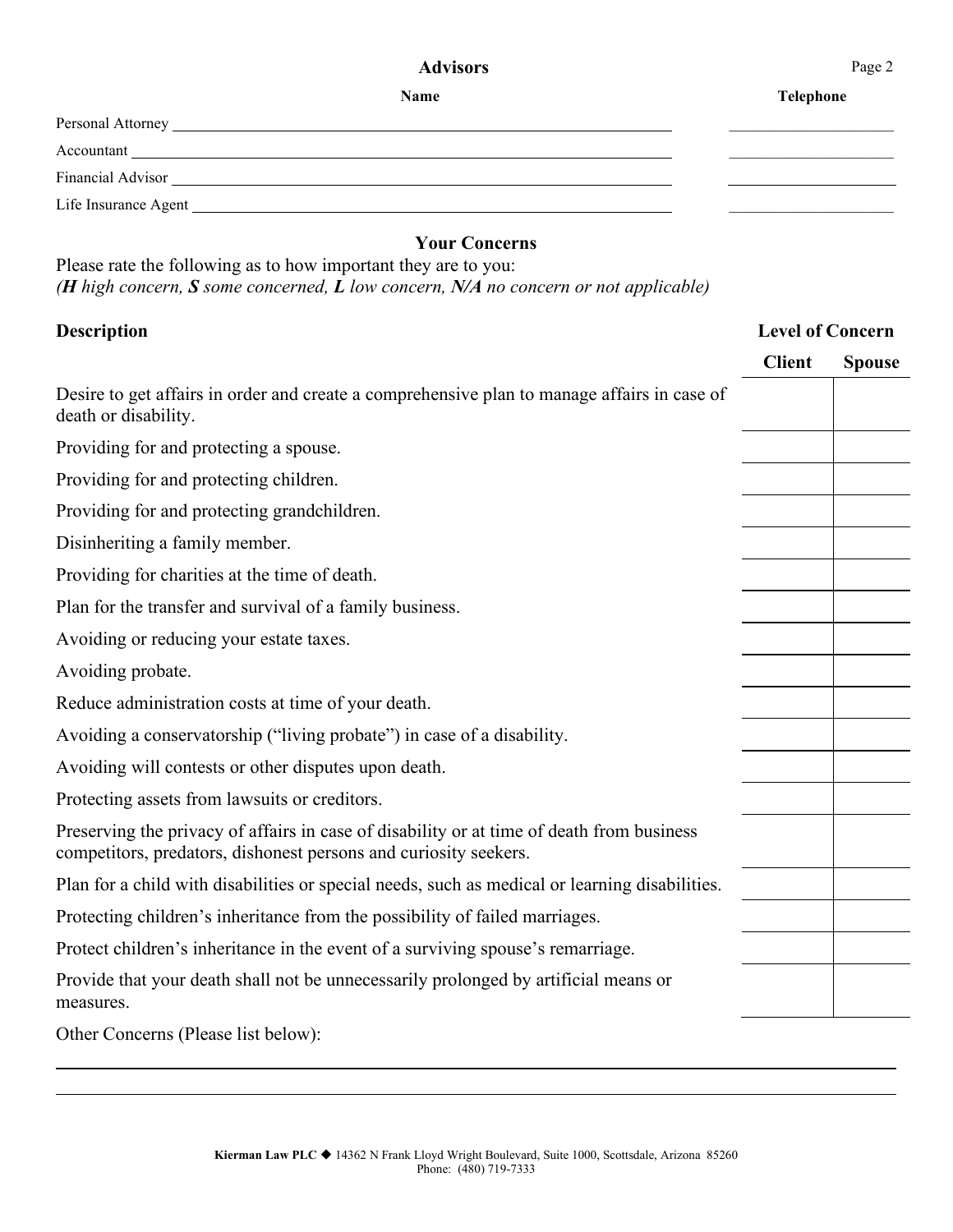| (Please check "Yes" or "No" for your answer)                                                                                                                                            | Yes | N <sub>0</sub> |
|-----------------------------------------------------------------------------------------------------------------------------------------------------------------------------------------|-----|----------------|
| Are you (or your spouse) receiving Social Security, disability, or other governmental<br>benefits? Describe                                                                             |     |                |
| Are you (or your spouse) making payments pursuant to a divorce or property settlement<br>order? Please furnish a copy                                                                   |     |                |
| If married, have you and your spouse signed a pre- or post-marriage contract? Please<br>furnish a copy                                                                                  |     |                |
| Have you (or your spouse) been widowed? If a federal estate tax return or a state death<br>tax return was filed, please furnish a copy                                                  |     |                |
| Have you (or your spouse) ever filed federal or state gift tax returns?<br>Please furnish copies of these returns                                                                       |     |                |
| Have you (or your spouse) completed previous will, trust, or estate planning? Please<br>furnish copies of these documents                                                               |     |                |
| Do you support any charitable organizations now that you wish to make provisions for<br>at the time of your death? If so, please explain below.                                         |     |                |
| Are there any other charitable organizations you wish to make provisions for at the time<br>of your death? If so, please explain below.                                                 |     |                |
| If married, have you lived in any of the following states while married to each other?<br>Arizona, California, Idaho, Louisiana, Nevada, New Mexico, Texas, Washington, or<br>Wisconsin |     |                |
| Are you (or your spouse) currently the beneficiary of anyone else's trust? If so, please<br>explain below.                                                                              |     |                |
| Do any of your children have special educational, medical, or physical needs?                                                                                                           |     |                |
| Do any of your children receive governmental support or benefits?                                                                                                                       |     |                |
| Do you provide primary or other major financial support to adult children or others?                                                                                                    |     |                |

#### **Additional Information**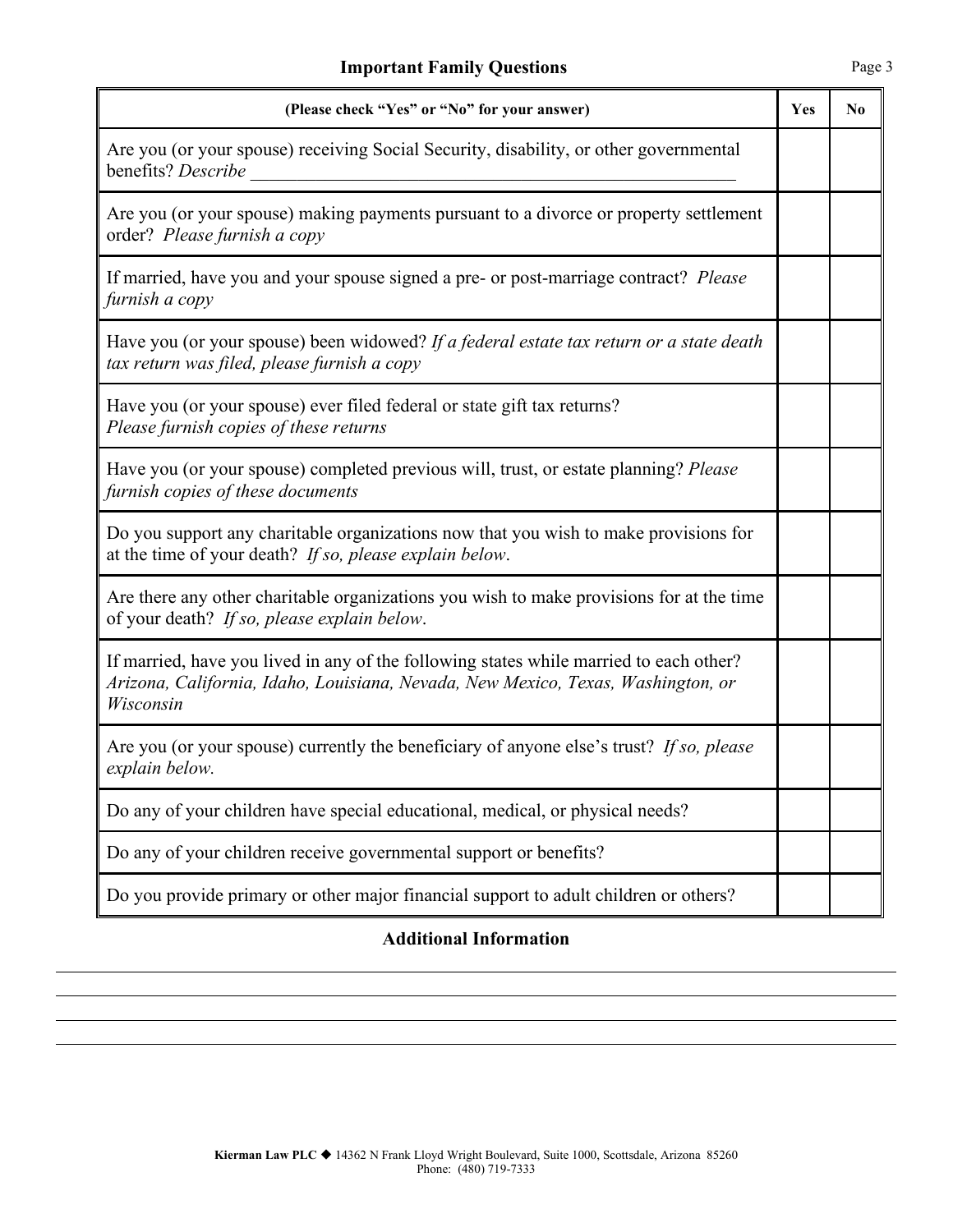## **Part II** Page 4

### **Property Information**

### **Instructions for completing the Property Information checklist:**

| <b>General Headings</b> | This <b>Property Information</b> checklist helps you list all the property you<br>own and what it is worth. If you do not own property under a particular<br>heading, just leave that section blank. Under certain headings, you may<br>own more property than can be listed on this checklist. If so, attach extra<br>sheets of paper to list your additional property. |                                                                                                                                                                                                                           |  |  |
|-------------------------|--------------------------------------------------------------------------------------------------------------------------------------------------------------------------------------------------------------------------------------------------------------------------------------------------------------------------------------------------------------------------|---------------------------------------------------------------------------------------------------------------------------------------------------------------------------------------------------------------------------|--|--|
| <b>Type</b>             | Immediately after the heading for each kind of property is a brief<br>explanation of what property you should list under that heading.                                                                                                                                                                                                                                   |                                                                                                                                                                                                                           |  |  |
| "Owner" of Property     | following abbreviations:                                                                                                                                                                                                                                                                                                                                                 | How you own your property is extremely important for purposes of<br>properly designing and implementing your estate plan. For each property,<br>please indicate how the property is titled. When doing so, please use the |  |  |
|                         | <b>Owner of Property</b>                                                                                                                                                                                                                                                                                                                                                 | <b>Use</b>                                                                                                                                                                                                                |  |  |
|                         | If married Client's name alone with no other person                                                                                                                                                                                                                                                                                                                      | $\cap$                                                                                                                                                                                                                    |  |  |

| If married, Client's name alone, with no other person                                |            |
|--------------------------------------------------------------------------------------|------------|
| If married, Spouse's name alone, with no other person                                |            |
| If married, Joint Tenancy with spouse                                                | <b>JTS</b> |
| Joint Tenancy with someone other than a spouse, <i>i.e.</i> a<br>child, parent, etc. | JTO        |
| If you cannot determine how the property is owned                                    |            |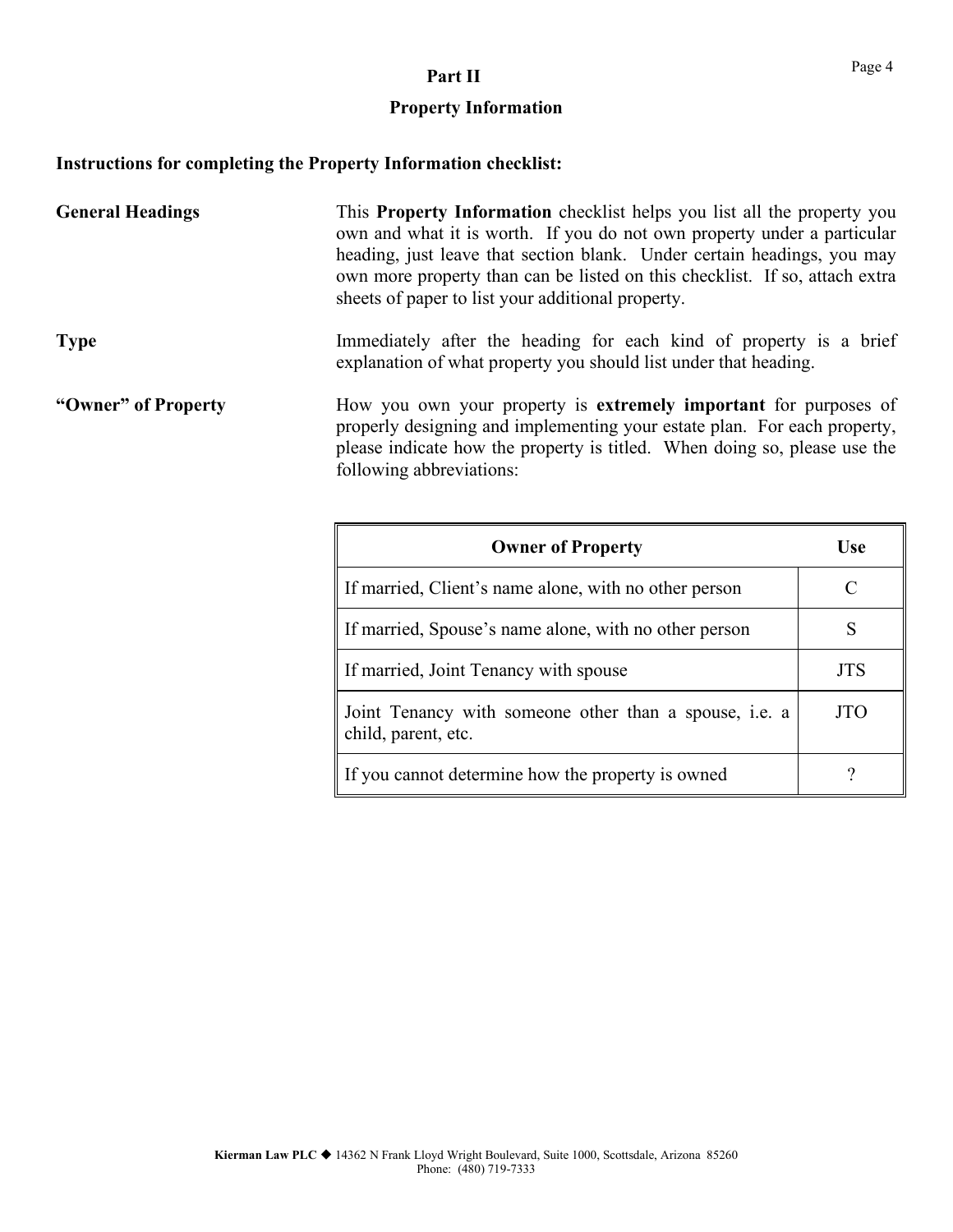#### **Real Property** Page 5

**TYPE:** Any interest in real estate including your family residence, vacation home, timeshare, vacant land, etc.

| <b>General Description and/or Address</b> | Owner        | <b>Market</b><br>Value | Loan<br><b>Balance</b> |
|-------------------------------------------|--------------|------------------------|------------------------|
|                                           |              |                        |                        |
|                                           | <b>Total</b> |                        |                        |

#### **Furniture and Personal Effects**

**TYPE:** List separately only major personal effects such as jewelry, collections, antiques, furs, and all other valuable non-business personal property *(indicate type below and give a lump sum value for miscellaneous, less valuable items.).*

| <b>Type or Description</b>                            | Owner        | <b>Market Value</b> |
|-------------------------------------------------------|--------------|---------------------|
| Miscellaneous Furniture and Household Effects (Total) |              |                     |
|                                                       |              |                     |
|                                                       |              |                     |
|                                                       |              |                     |
|                                                       |              |                     |
|                                                       | <b>Total</b> |                     |

#### **Automobiles, Boats, and RVs**

**TYPE:** For each motor vehicle, boat, RV, etc. please list the following: description, how titled, market value and encumbrance:

#### **Bank Accounts**

**TYPE:** Checking Account "CA", Savings Account "SA", Certificates of Deposit "CD", Money Market "MM" (*indicate type below). Do not include IRAs or 401(k)s here*

| Name of Institution and account number | Type | Owner        | Amount |
|----------------------------------------|------|--------------|--------|
|                                        |      |              |        |
|                                        |      |              |        |
|                                        |      |              |        |
|                                        |      |              |        |
|                                        |      | <b>Total</b> |        |

Note: If Account is in your name (or your spouse's name) for the benefit of a minor, please specify and give minor's name.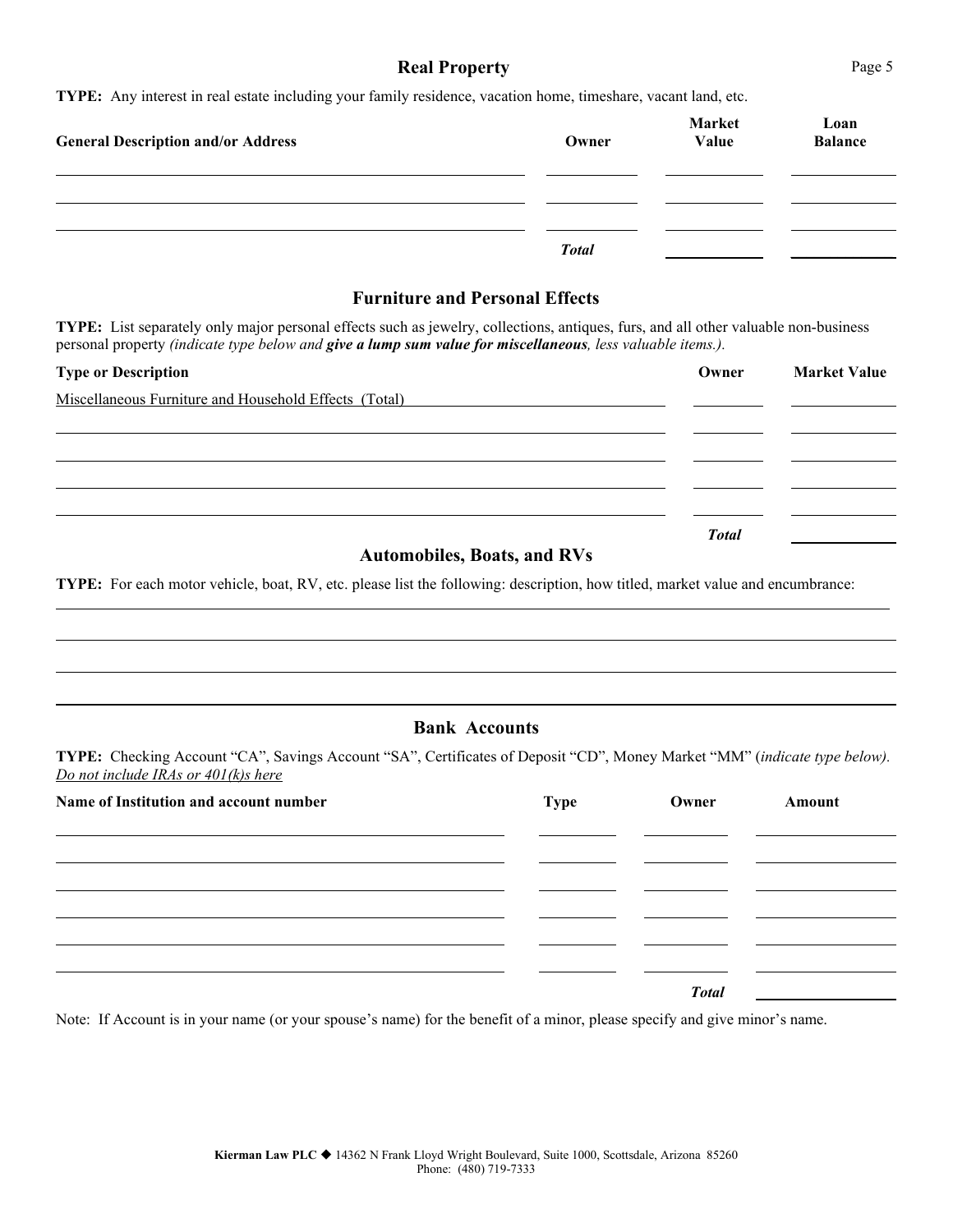#### **Stocks and Bonds** Page 6

**TYPE:** List any and all stocks and bonds you own. If held in a brokerage account, lump them together under each account. *(indicate type below)*

| <b>Stocks, Bonds or Investment Accounts</b> | <b>Type</b> | <b>Acct. Number</b> | Owner        | Amount |
|---------------------------------------------|-------------|---------------------|--------------|--------|
|                                             |             |                     |              |        |
|                                             |             |                     |              |        |
|                                             |             |                     |              |        |
|                                             |             |                     |              |        |
|                                             |             |                     | <b>Total</b> |        |

#### **Life Insurance Policies and Annuities**

**TYPE:** Term, whole life, split dollar, group life, annuity. **ADDITIONAL INFORMATION:** Insurance company, type, face amount (death benefit), whose life is insured, who owns the policy, the current beneficiaries, who pays the premium, and who is the life insurance agent.

*Total*

#### **Retirement Plans**

**TYPE:** Pension (P), Profit Sharing (PS), H.R. 10, IRA, SEP, 401(K). **ADDITIONAL INFORMATION:** Describe the type of plan, the plan name, the current value of the plan, and any other pertinent information.

*Total*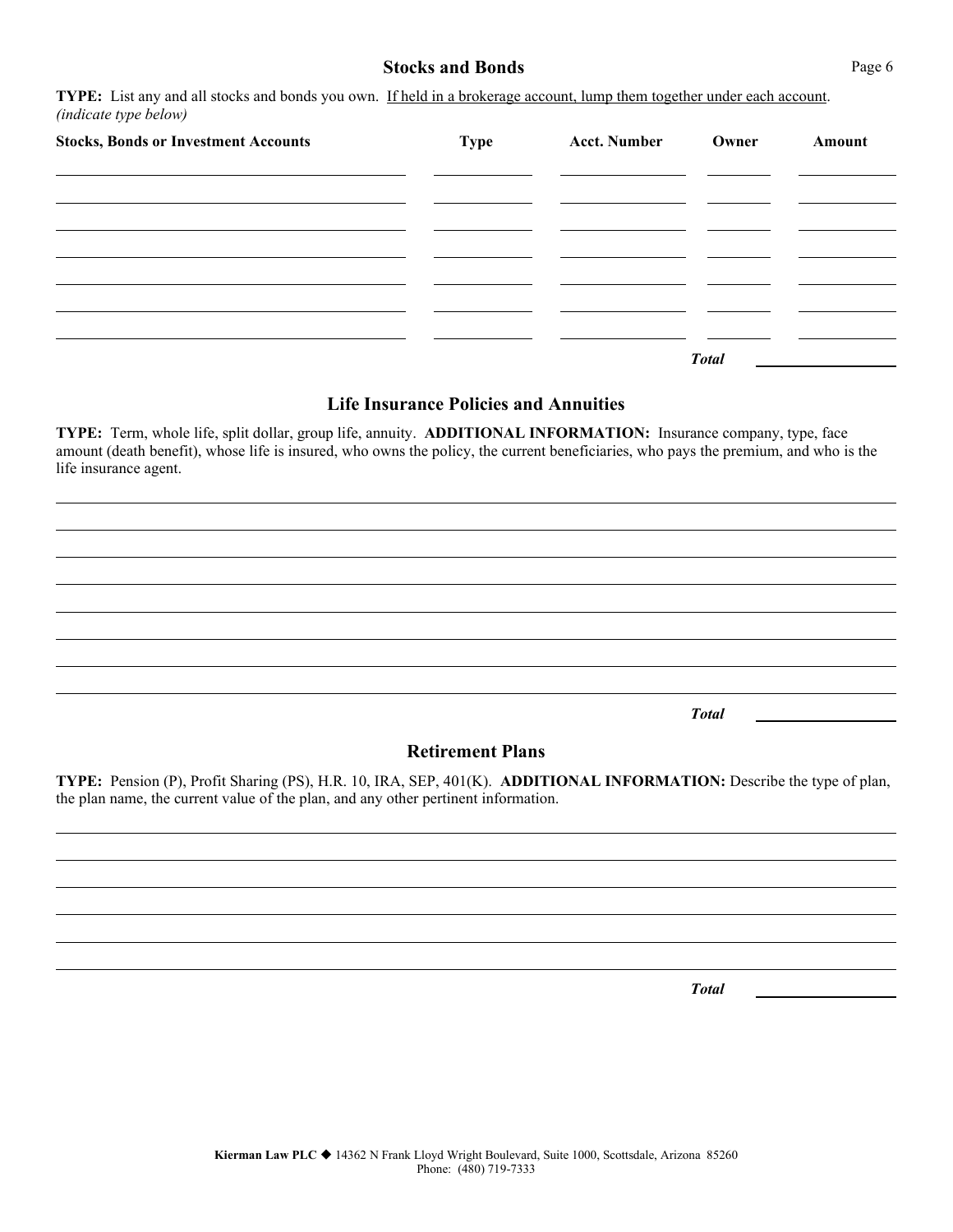#### **Business Interests**

**TYPE:** General and Limited Partnerships, Sole Proprietorships, privately-owned corporations, professional corporations, oil interests, farm, and ranch interests. **ADDITIONAL INFORMATION:** Give a description of the interests, who has the interest, your ownership in the interests, and the estimated value of the interests.

|                                                                                  |                          |                         | <b>Total</b> |                                  |
|----------------------------------------------------------------------------------|--------------------------|-------------------------|--------------|----------------------------------|
| TYPE: Mortgages or promissory notes payable to you, or other moneys owed to you. | <b>Money Owed To You</b> |                         |              |                                  |
| <b>Name of Debtor</b>                                                            | Date of<br><b>Note</b>   | <b>Maturity</b><br>Date | Owed<br>to   | <b>Current</b><br><b>Balance</b> |
|                                                                                  |                          |                         |              |                                  |
|                                                                                  |                          |                         |              |                                  |
|                                                                                  |                          |                         | <b>Total</b> |                                  |

#### **Anticipated Inheritance, Gift, or Lawsuit Judgment**

**TYPE:** Gifts or inheritances that you expect to receive at some time in the future; or moneys that you anticipate receiving through a judgment in a lawsuit. **Describe in appropriate detail**.

**Description** 

*Total estimated value \_\_\_\_\_\_\_\_\_\_\_\_\_\_\_\_\_\_\_\_\_\_\_*

#### **Other Assets**

\_\_\_\_\_\_\_\_\_\_\_\_\_\_\_\_\_\_\_\_\_\_\_\_\_\_\_\_\_\_\_\_\_\_\_\_\_\_\_\_\_\_\_\_\_\_\_\_\_\_\_\_\_\_\_\_\_\_\_\_\_\_\_\_\_\_\_\_\_\_\_\_\_\_\_\_\_\_\_\_\_\_\_\_\_\_\_\_\_\_\_\_\_\_\_\_\_\_\_\_\_\_\_\_\_\_

**TYPE:** Other property is any property that you have that does not fit into any listed category.

| <b>Type</b> | Owner        | Value |
|-------------|--------------|-------|
|             |              |       |
|             |              |       |
|             |              |       |
|             |              |       |
|             | <b>Total</b> |       |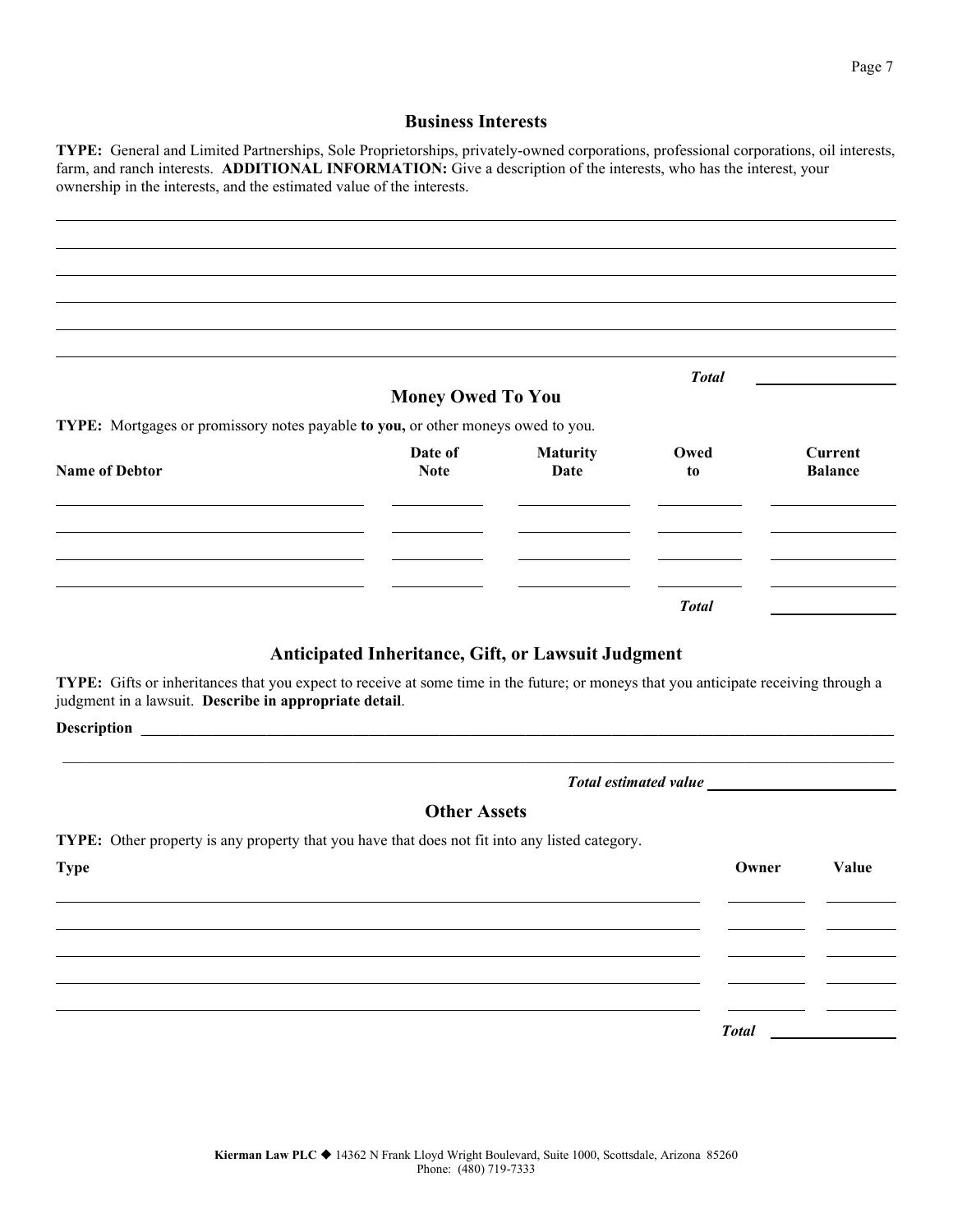#### **Summary of Values**

| Amount*       |               |                    |
|---------------|---------------|--------------------|
| <b>Client</b> | <b>Spouse</b> | <b>Total Value</b> |
|               |               |                    |
|               |               |                    |
|               |               |                    |
|               |               |                    |
|               | $\mathbf{v}$  |                    |
|               |               |                    |
|               |               |                    |
|               |               |                    |
|               |               |                    |
|               |               |                    |
|               |               |                    |
|               |               |                    |
|               |               |                    |

*\* Joint Property values enter 1/2 in client's column and 1/2 in spouse's column.*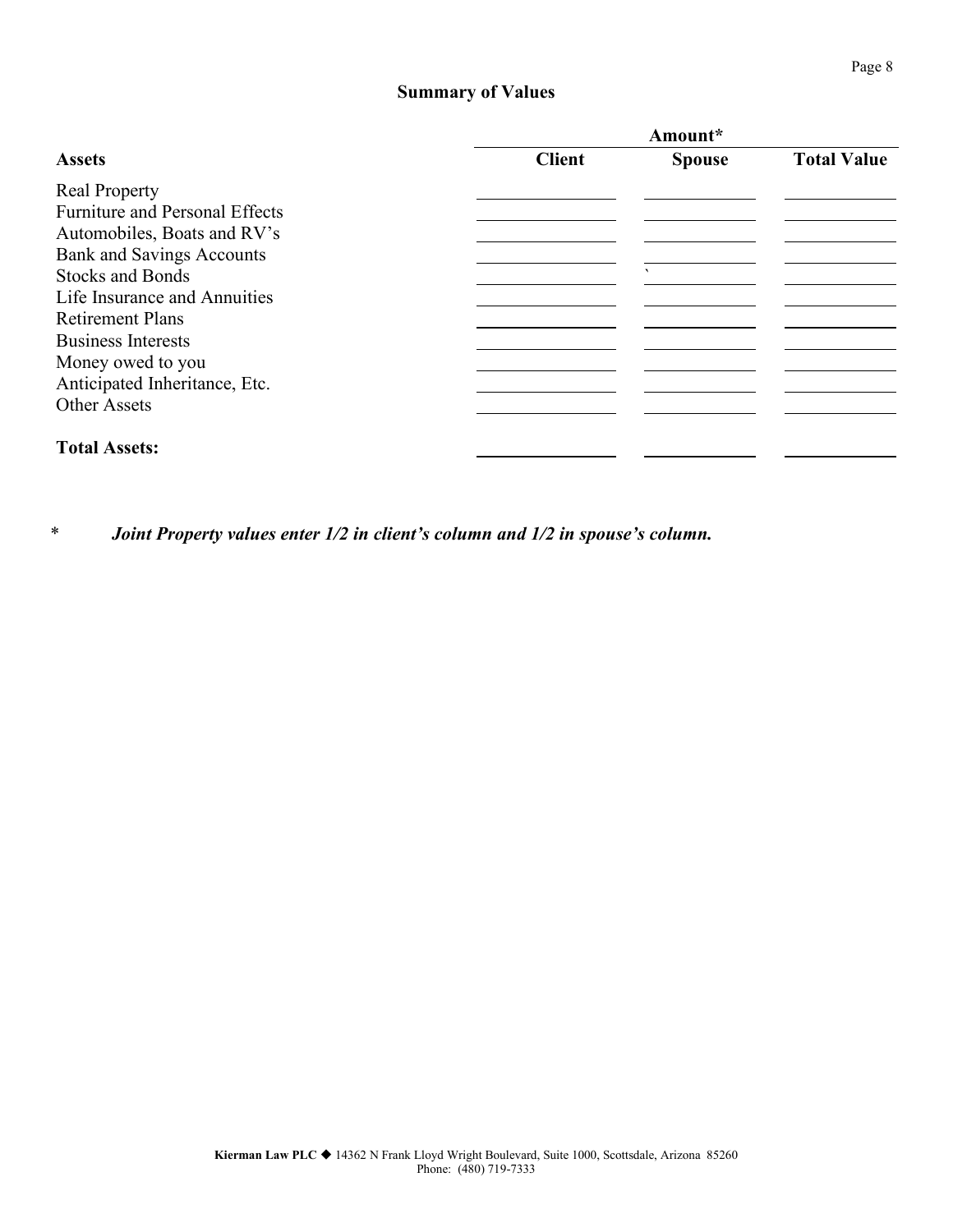| <b>Design Information</b>                                                                                                                                                            |              |
|--------------------------------------------------------------------------------------------------------------------------------------------------------------------------------------|--------------|
| PERSONS TO ACT FOR YOU:                                                                                                                                                              |              |
| GUARDIAN FOR MINOR CHILDREN: If you have any children under the age of 18, list in order of preference who you<br>wish to be guardian.                                               |              |
| <b>Name and Address</b>                                                                                                                                                              | Relationship |
|                                                                                                                                                                                      |              |
| INITIAL TRUSTEE(S): Usually the Maker will be the Trustee of his or her own trust. Often, both spouses, jointly. Allows<br>you to continue to jointly control your assets as before. |              |
| <b>Name and Address</b>                                                                                                                                                              | Relationship |
| DISABILITY TRUSTEE: If you were unable to make decisions for yourself, who would you want to make decisions for<br>you with regard to your property and assets?                      |              |
| <b>FOR CLIENT</b>                                                                                                                                                                    |              |
| <b>Name and Address</b>                                                                                                                                                              | Relationship |
|                                                                                                                                                                                      |              |
| <b>FOR SPOUSE</b>                                                                                                                                                                    |              |
| <b>Name and Address</b>                                                                                                                                                              | Relationship |
|                                                                                                                                                                                      |              |
| After your death, who do you want carrying out your instructions, for distribution to and, if<br><b>DEATH TRUSTEE:</b><br>desired, management of property for your beneficiaries?    |              |
| <b>FOR CLIENT</b>                                                                                                                                                                    |              |
| <b>Name and Address</b>                                                                                                                                                              | Relationship |
|                                                                                                                                                                                      |              |
|                                                                                                                                                                                      |              |
| <b>FOR SPOUSE</b>                                                                                                                                                                    |              |
| <b>Name and Address</b>                                                                                                                                                              | Relationship |
|                                                                                                                                                                                      |              |
|                                                                                                                                                                                      |              |
|                                                                                                                                                                                      |              |

Part III Page 9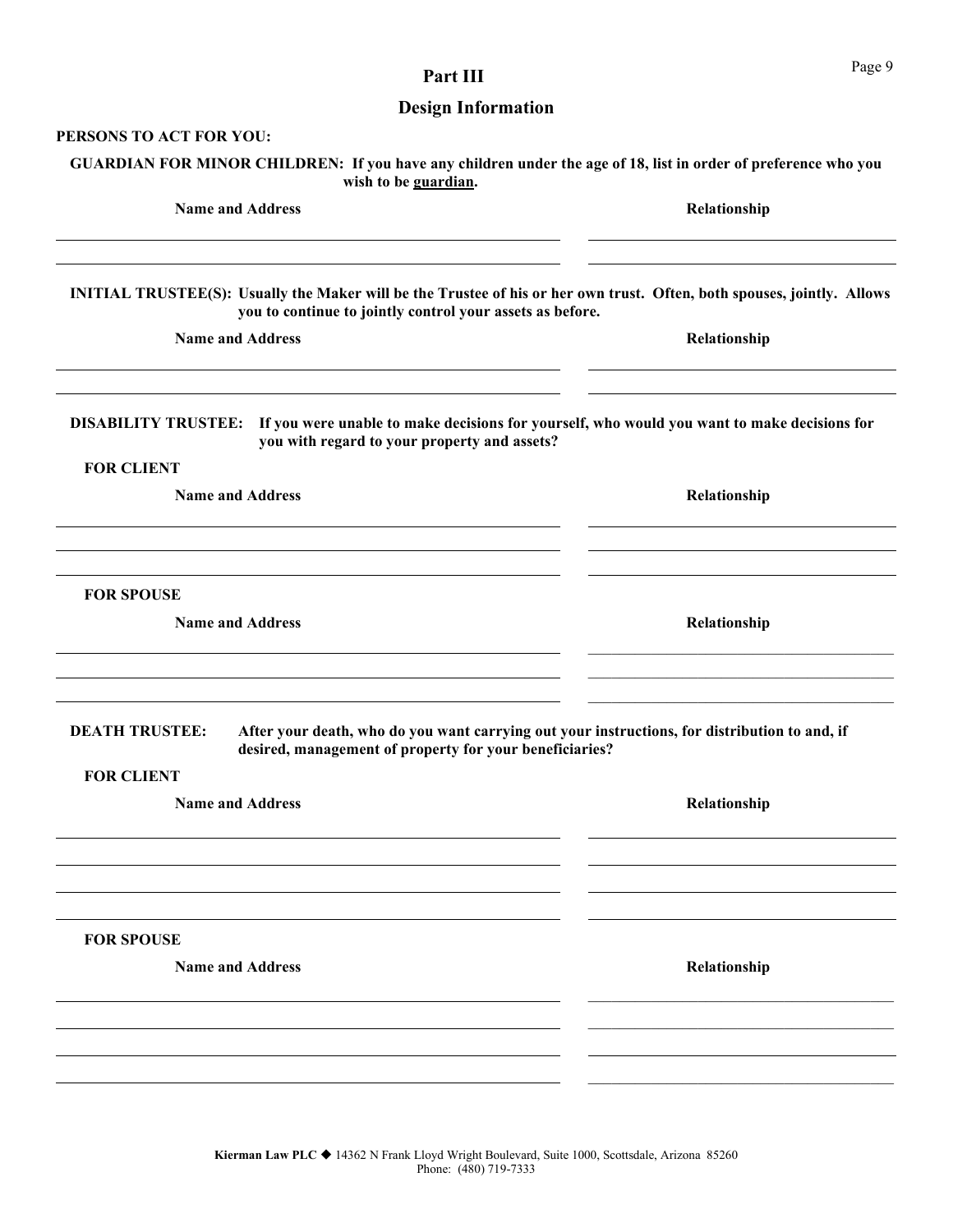**POWER OF ATTORNEY: If you were unable to make financial decisions for yourself, who would you want to make those decisions for you?**

#### **CLIENT'S AGENT**

|                                  | Name                                                                                                                                                                                       | Relationship                 | <b>Instructions or Guidelines</b>                                 |
|----------------------------------|--------------------------------------------------------------------------------------------------------------------------------------------------------------------------------------------|------------------------------|-------------------------------------------------------------------|
| <b>SPOUSE'S AGENT</b>            | <b>Name</b>                                                                                                                                                                                | Relationship                 | <b>Instructions or Guidelines</b>                                 |
|                                  |                                                                                                                                                                                            |                              |                                                                   |
|                                  | Do you want to authorize your Financial Agent to make gifts on your behalf during any period of time you are incapacitated?                                                                |                              |                                                                   |
|                                  | Client: $\Box$ Yes $\Box$ No                                                                                                                                                               | Spouse: $\Box$ Yes $\Box$ No |                                                                   |
| <b>LIVING WILL:</b>              | Do you want to provide that the moment of your death not be unnecessarily prolonged by artificial<br>means or measures? Do you want to provide that your organs and tissues should be made |                              |                                                                   |
| <b>HEALTH CARE:</b>              | If you were unable to make decisions for yourself, who would you want to make decisions for you<br>with regard to your medical treatment?                                                  |                              |                                                                   |
| <b>CLIENT'S AGENT</b>            |                                                                                                                                                                                            |                              |                                                                   |
|                                  | <b>Name</b>                                                                                                                                                                                | Relationship                 | <b>Instructions or Guidelines</b>                                 |
| <b>SPOUSE'S AGENT</b>            |                                                                                                                                                                                            |                              |                                                                   |
|                                  | Name                                                                                                                                                                                       | Relationship                 | <b>Instructions or Guidelines</b>                                 |
| than nursing home?               | Do you want to authorize your Medical Agent to take whatever steps are necessary to keep you in a personal residence rather<br>Client: $\Box$ Yes $\Box$ No                                | Spouse: $\Box$ Yes $\Box$ No |                                                                   |
| arrange for voluntary admission? | Do you want to provide that upon certification by 2 physicians of need for psychological or substance treatment, Agent may<br>Client: $\Box$ Yes $\Box$ No                                 | Spouse: $\Box$ Yes $\Box$ No |                                                                   |
| consideration to:                | In making distributions during any period of time the client is incapacitated, the successor Trustee shall give primary                                                                    |                              |                                                                   |
|                                  | $\Box$ Disabled spouse, the needs of others.<br>$\Box$ Disabled spouse needs and the needs of others equally.                                                                              |                              | $\Box$ Disabled spouse and other spouse, and then needs of others |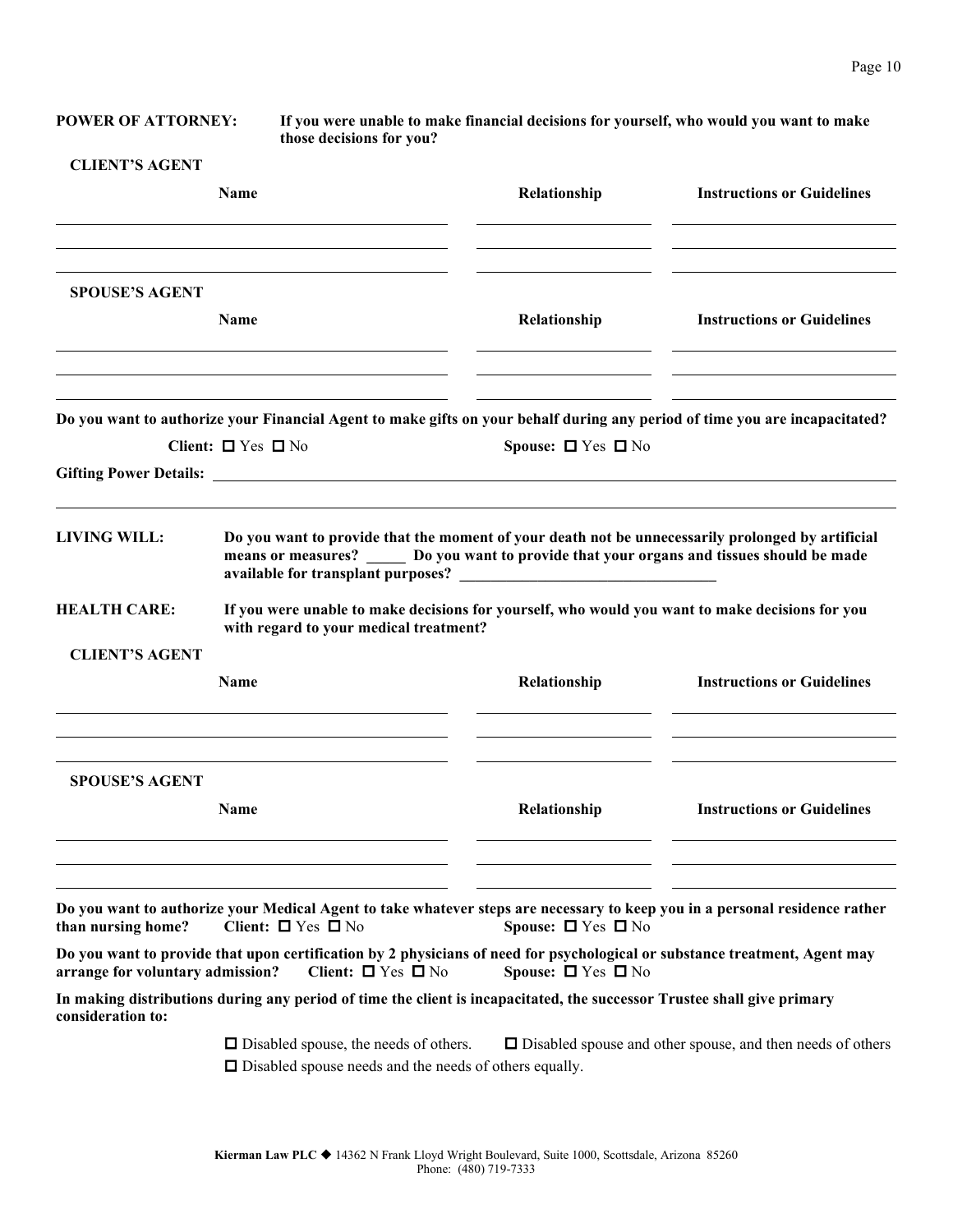### **DISTRIBUTIONS OF PERSONAL PROPERTY AND SPECIFIC GIFTS** Page 11

|                                                    | USE OF PERSONAL PROPERTY MEMORANDUM: Do you want to provide that your personal property will be<br>distributed pursuant to a written list you may prepare later?                                                   | $\Box$ Yes $\Box$ No |                                                                                           |  |
|----------------------------------------------------|--------------------------------------------------------------------------------------------------------------------------------------------------------------------------------------------------------------------|----------------------|-------------------------------------------------------------------------------------------|--|
|                                                    | Any property not listed on the memorandum should be distributed to:                                                                                                                                                |                      |                                                                                           |  |
| <b>FOR CLIENT:</b>                                 | $\Box$ Spouse, then children equally.<br>□ Spouse, then to balance of trust.<br>$\Box$ Spouse, then other named individuals.                                                                                       | $\Box$ Children      | $\Box$ To the balance of the trust.<br>$\Box$ Other named individuals. List on next line. |  |
| <b>FOR SPOUSE:</b>                                 | $\Box$ Spouse, then children equally.<br>□ Spouse, then to balance of trust.<br>$\Box$ Spouse, then other named individuals.                                                                                       | $\Box$ Children      | $\Box$ To the balance of the trust.<br>$\Box$ Other named individuals. List on next line. |  |
|                                                    | <b>SPECIFIC GIFTS:</b> List any specific gifts of real estate or cash gifts you wish to make to either individuals or charities.<br>Indicate whether these gifts are to be made even if the other spouse is alive. |                      |                                                                                           |  |
| <b>FOR CLIENT:</b><br><b>Individual or Charity</b> | <b>Amount or Property</b>                                                                                                                                                                                          |                      | <b>Contingent on Spouse predeceasing?</b>                                                 |  |
|                                                    |                                                                                                                                                                                                                    |                      |                                                                                           |  |
| <b>FOR SPOUSE:</b><br><b>Individual or Charity</b> | <b>Amount or Property</b>                                                                                                                                                                                          |                      | <b>Contingent on Client predeceasing?</b>                                                 |  |
|                                                    |                                                                                                                                                                                                                    |                      |                                                                                           |  |
|                                                    |                                                                                                                                                                                                                    |                      |                                                                                           |  |
|                                                    |                                                                                                                                                                                                                    |                      |                                                                                           |  |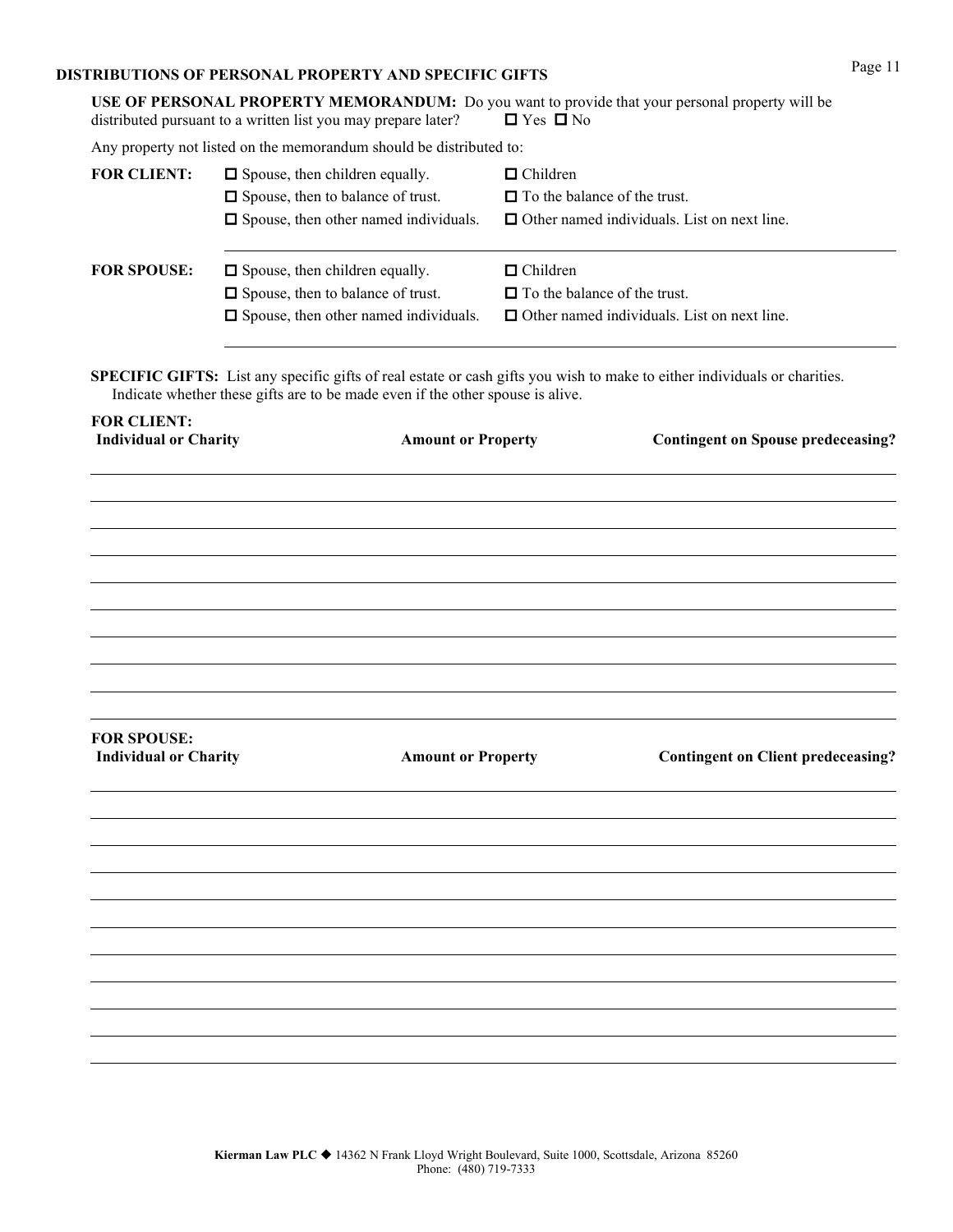#### **PROVIDING FOR THE SURVIVING SPOUSE UPON DEATH OF FIRST SPOUSE TO DIE**

 **TO SURVIVING SPOUSE WITHOUT TAX PLANNING:** We recognize this does not provide any tax planning which may result in our beneficiaries paying significant optional estate taxes.

 $\Box$  All to surviving spouse.  $\Box$  % to surviving spouse.

 $\Box$  Minimum allowed by law to surviving spouse.

**DIVIDE INTO MARITAL AND FAMILY TRUSTS:** Designed to maximize estate tax savings. To accomplish this, an amount up to the applicable exclusion amount (currently \$5,000,000) will be transferred to the Family Trust and the balance, if any, to the Marital Trust. This is sometimes referred to as "A/B Trust Planning". The Marital Trust is sometimes referred to as the "A Trust" or "QTIP Trust". The Family Trust is sometimes referred to as the "B Trust", "By-Pass Trust" or "Credit Shelter Trust". Also provides protection for surviving spouse from creditors and predators. You decide how much control you want the surviving spouse to have. In the event of remarriage protects property for your heirs from a new spouse in case of death or divorce.

#### **MARITAL DEDUCTION FORMULA (OFFICE USE ONLY):**

□ Disclaimer Provision □ Clayton Election

 $\Box$  Marital Pecuniary  $\Box$  Marital Fractional

**O** Credit Shelter Pecuniary

#### **DESIGN OF MARITAL SHARE:**

 **OUTRIGHT:** We want to leave property outright to the surviving spouse. We recognize that this offers no protection from creditors or predators. Allows surviving spouse to leave property to whomever surviving spouse wants. Also allows a new spouse to possibly make claim on property in case of death or divorce

 **GENERAL APPOINTMENT TRUST:** All income and principal are available to the surviving spouse upon demand. The surviving spouse is free to do as he or she pleases. This would include the ability to remove all property in the Marital Share from the trust.

 **ALL INCOME – PRINCIPAL FOR NEEDS:** All income is distributed to surviving spouse; principal is available for his or her needs (health, education, and maintenance).

**ONLY INCOME:** Only income is distributed to surviving spouse. Principal is not available to the surviving spouse.

#### **DESIGN OF FAMILY SHARE:**

 **ALL INCOME – PRINCIPAL FOR NEEDS:** All income is distributed to surviving spouse; principal is available for needs (health, education, and maintenance).

Are descendants permissible beneficiaries of principal?

 **INCOME AND PRINCIPAL FOR NEEDS:** All income and principal is available for needs. Income may be accumulated and not distributed.

Are descendants permissible beneficiaries of income and/or principal?\_\_\_\_

**ONLY INCOME:** Only income is distributed to surviving spouse. Principal is not available to the surviving spouse.

WHO IS RESPONSIBLE FOR DETERMINING LIFETIME DISTRIBUTIONS: Is surviving spouse the sole trustee with a right to appoint cotrustees (surviving spouse then determines the management and distributions for his or her needs)? Do you wish to name someone to be the cotrustee with the surviving spouse?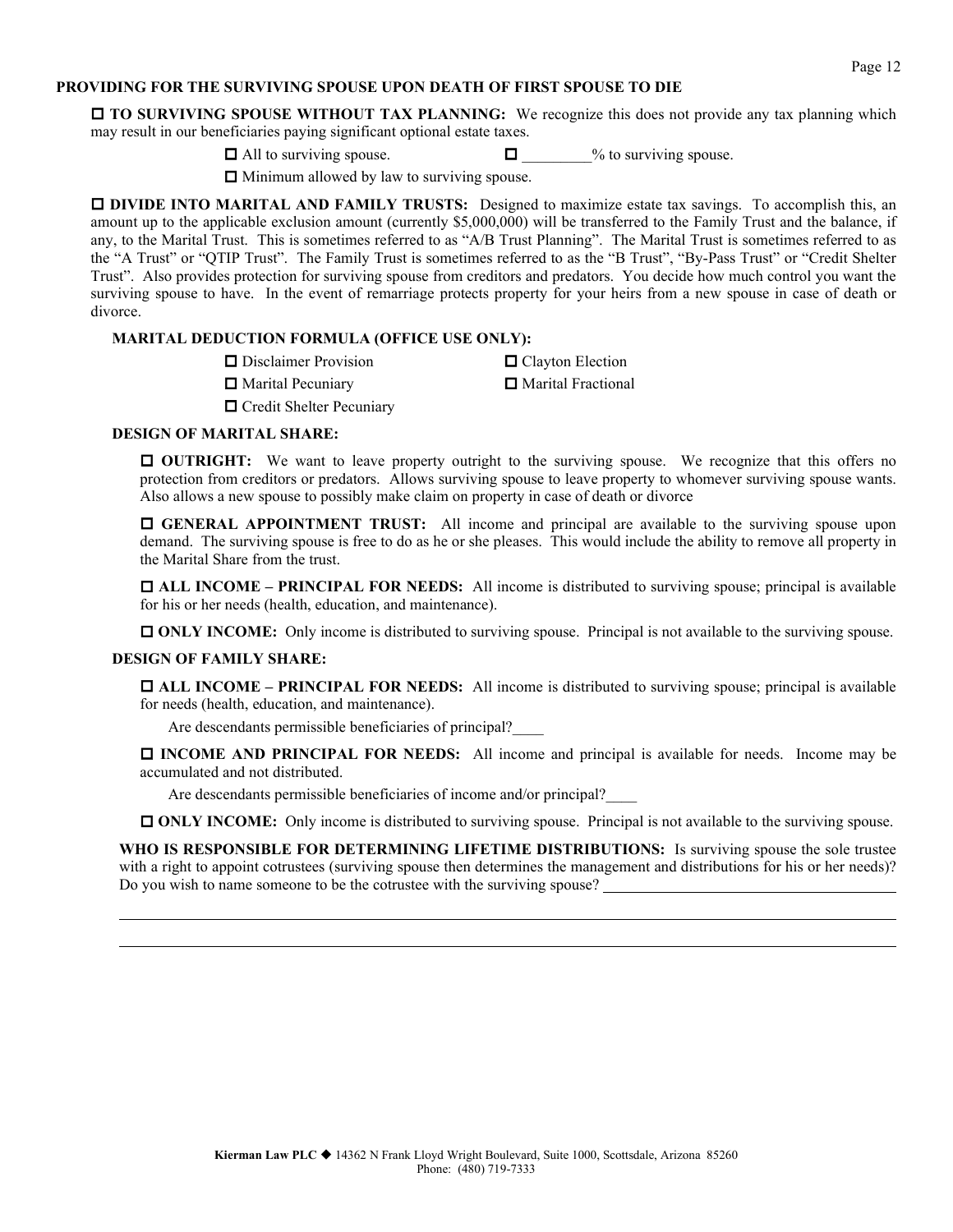$\Box$  **LIMITED POWER OF APPOINTMENT:** Do you want the surviving spouse to be able to modify the way<sup>Page 13</sup> property is distributed upon the surviving spouse's death?

If so, to whom may the surviving spouse distribute your property:

- Your descendants
- $\Box$  Your descendants and their spouses
- $\Box$  Your descendants and charities
- Your descendants, their spouses and charities
- Anyone, no limitations

#### **DIVISION OF PROPERTY UPON DEATH OF SECOND SPOUSE TO DIE**

### **DIVIDE EQUALLY BETWEEN OUR CHILDREN AND THE DESCENDANTS OF ANY DECEASED CHILDREN: DIVIDE AMONG NAMED INDIVIDUALS and/or CHARITIES:**

#### **HOW AND WHEN TO DISTRIBUTE MY PROPERTY:**

 **DISTRIBUTE OUTRIGHT TO OUR BENEFICIARIES:** Provides no protection from creditors, predators, or from themselves.

**STRUCTURED TRUST:** You determine how long the property is to remain in trust. During the period of time the property is held in trust it is available to the beneficiary for needs (health, education and maintenance). You may give written instructions to the trustee outlining guidelines to follow in determining the beneficiary's needs. You may provide for a staggered distribution of principal. For example:. 1/3 at age 30 and balance at age 40. You decide who will manage the property and to carry out your distribution instructions. Does the beneficiary have a right to be a cotrustee and/or choose his or her own cotrustee? You decide how the trust is designed. List your desires: